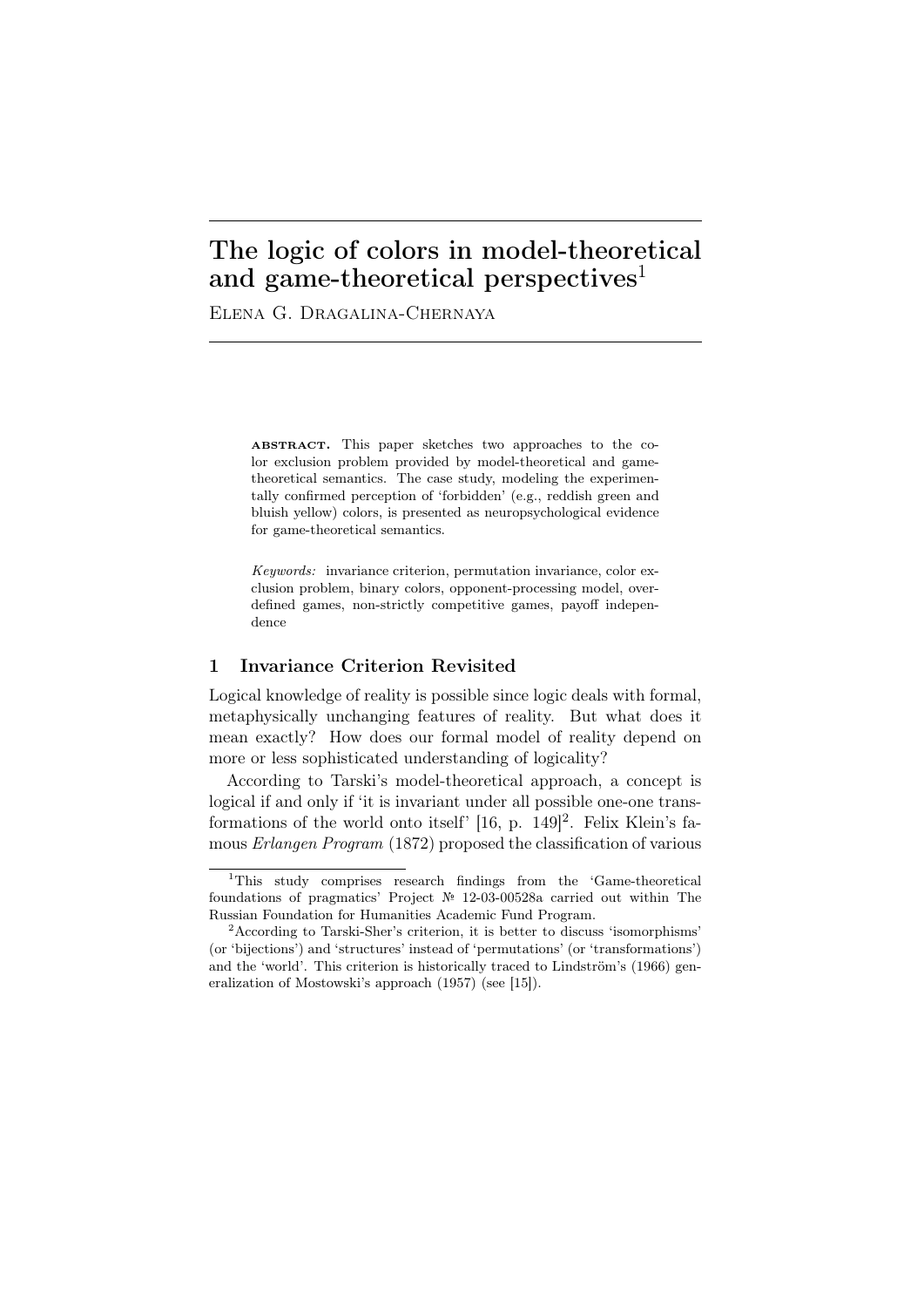geometries according to invariants under suitable groups of transformations. Klein pointed out that each geometric field can be characterized by the invariance condition satisfied by its notions. Tarski's criterion of logicality extended this idea to the domain of logic. Permutation invariance takes all one-one transformations into account and as a result, characterizes, according to Tarski, the most general notions. For Tarski, the science which studies these notions is logic. If we interpret the formality of a theory as its invariance under permutations of the universe it means that the theory does not distinguish between individual objects and characterizes only those properties of a model which do not depend on its nonstructural transformations. Formal property should be preserved under the arbitrary switching of individual objects. For example, 'red' and 'green' are non-formal properties, since they distinguish between things which are red and green.

However the standard argument in favor of invariance under permutation, which relies on the generality of logic, may be challenged. Tarski considered the class of permutations as the most general class of nonstructural transformations, since permutations do not respect any extra-structure. On the contrary, as Denis Bonnay pointed out, there are a lot of other concepts of similarity (i.e. approximate preservation) between structures which are far less demanding then Tarski's criterion. Thus, 'even if one grants that generality is a good way to approach logicality, there is no evidence that the class of all permutations is the best applicant for the job' [2, p. 38]. On the other hand, Ludwig Wittgenstein, for example, does not consider generality as a defining attribute of logicality; 'The mark of a logical proposition is not general validity...  $[18, 6.1231]$ . The general validity of logic might be called essential, in contrast with the accidental general validity of such propositions as 'All men are mortal' [18, 6.1232]'. Yet, what kind of general validity is essential and, as a result, logical for Wittgenstein?

## 2 Invariance Criterion Generalized

According to *Tractatus*, it is logically impossible for two colors to be at one place at the same time. This is because of the 'logical structure of color'. As Wittgenstein pointed out,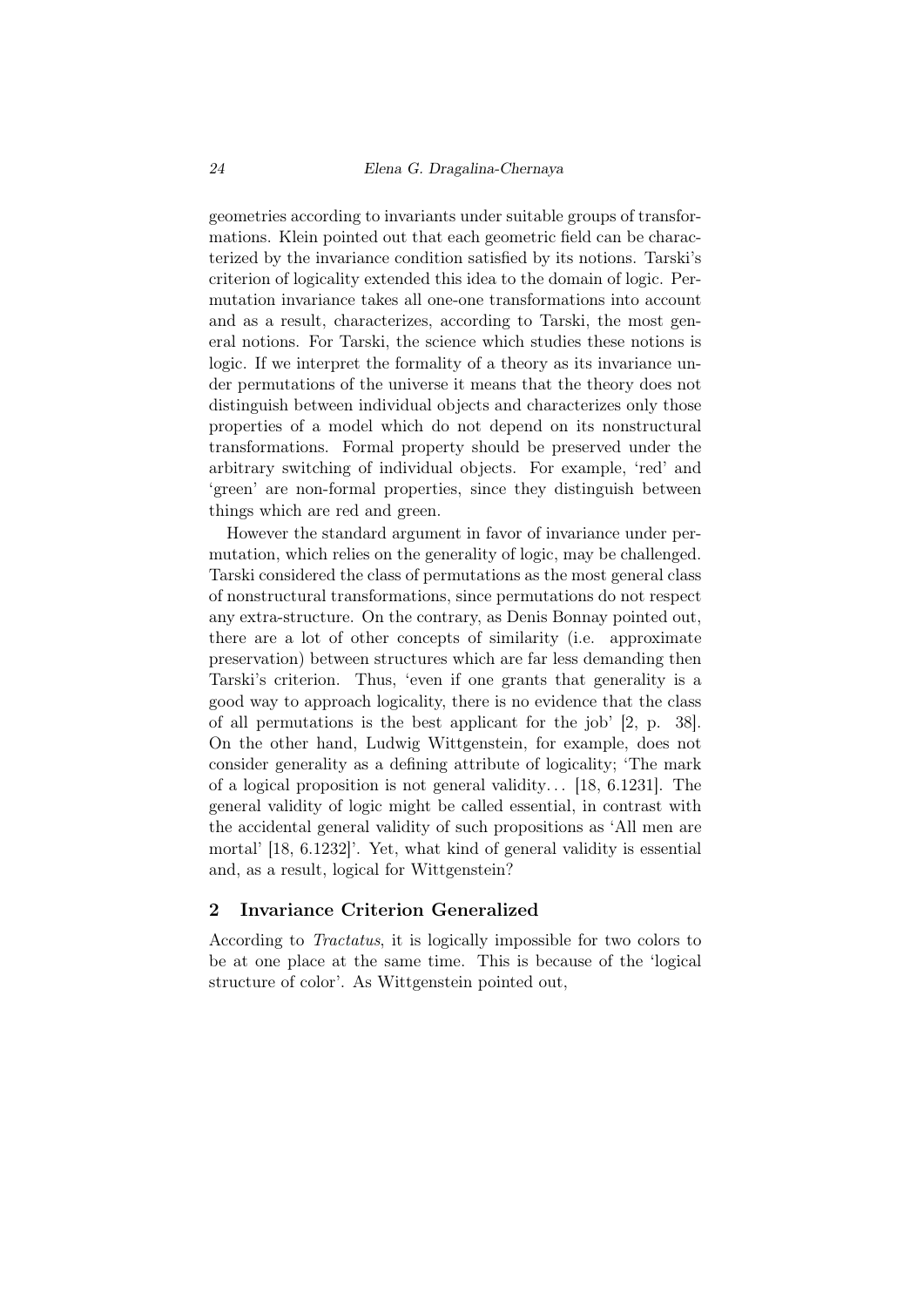'Just as the only necessity that exists is logical necessity, so too the only impossibility that exists is logical impossibility...  $[18, 6.375]$ . For example, the simultaneous presence of two colours at the same place in the visual field is impossible, in fact logically impossible, since it is ruled out by the logical structure of colour (It is clear that the logical product of two elementary propositions can neither be a tautology nor a contradiction. The statement that a point in the visual field has two different colours at the same time is a contradiction.)' [18, 6.3751].

According to Wittgenstein, color ascriptions should be elementary. But, as the concluding remark implies, they cannot be elementary; the color ascriptions are logically interdependent, and Wittgenstein said that elementary propositions are independent. This is a well-known problem of color exclusion.

In *Some Remarks on Logical Form* Wittgenstein offered a solution to this problem. Here he is interested in examining what he calls the 'logical structure' or the 'logical form' of the 'phenomena'. As he says, 'we can only arrive at a correct analysis by, what might be called, the logical investigation of the phenomena themselves, i.e., in a certain sense a posteriori, and not by conjecturing about a priori possibilities' [19, p. 163].

*A posteriori* color-incompatibility claims don't express experience in its usual sense. These tautologies are logically valid due to the geometrical organization of color space. However, unlike Kant, this appeal to geometry does not entail the synthetical character of the corresponding statements. The point is that color space is a 'space of possibilities' which is for Wittgenstein a logical space.

If our logic takes into account a spectrum of invariance which preserves several additional structures, for example, a structure of color space, we may get various types of logical invariance. Therefore, following Wittgenstein we turn back from Tarski's permutation invariance criterion to Klein's original program. From the point of view of Klein's ideology, the logic of colors may be considered as a member of a family of various logics whose notions are invariant for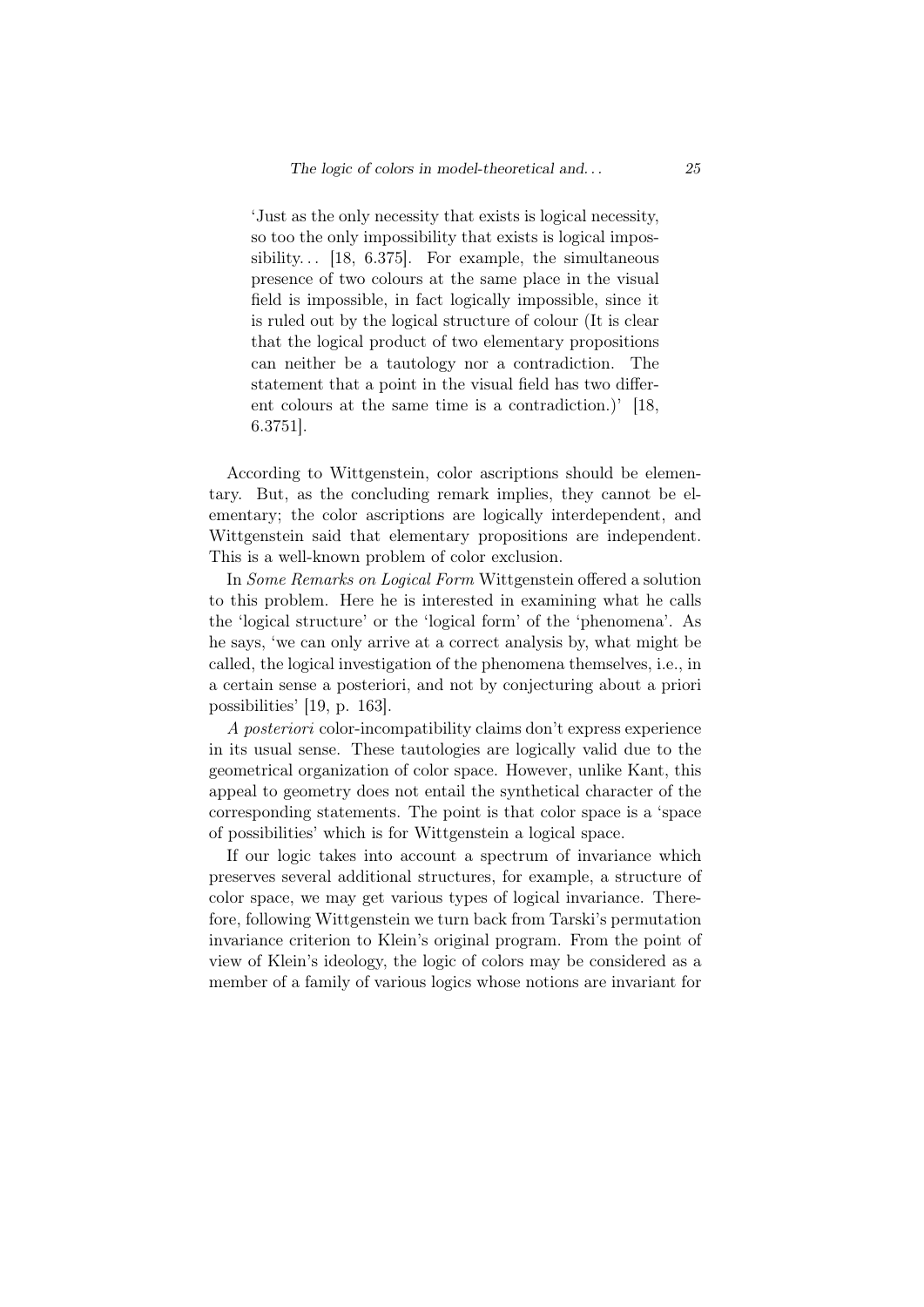one-one transformations which respect additional formal structures, in particular, the formal relations of colors. The invariance criterion which is generalized in this way is wide enough to include not only one extreme type of invariance (i.e. permutation invariance), but a variety of invariances which respect different types of ordering of the universe (see also [17, p. 320]).

# 3 Wittgenstein's 'puzzle proposition'; meaning postulates or mapping functions?

Now the key question is the following: Why did Wittgenstein consider relations between colors as formal, logical ones? My main concern is to clarify Wittgenstein's 'puzzle proposition' from *Remarks on Colour* that 'there can be a bluish green but not a reddish green'.

In his famous paper *Reds, Greens, and Logical Analysis* Hilary Putnam pointed out, that Wittgenstein's 'puzzle proposition' is analytic, in the sense in which 'analytic' means 'true on the basis of definitions plus logic'. He proposed to define the second-level predicates '*Red*(*F*)' (for '*F* is a shade of red') and ' $Grn(F)$ ' (for '*F* is a shade of green'). In defining these predicates we must be restricted, in particular, by the postulate: 'Nothing can be classified as both a shade of red and a shade of green (i.e., 'that shade of red' and 'that shade of green' must never be used as synonyms)' [12, p. 216]. Putnam's approach to color-incompatibility has gained widespread acceptance among recent writers on perception. As Larry Hardin says in *Color for Philosophers*, 'Perhaps not being red is part of the concept of being green. Yet it seems that all a normal human being has to do to have the concept of green is to experience green in an appropriately reflective manner' [5, p. 122] (see also [22]).

Nevertheless, the introduction of certain meaning postulates seems to be irrelevant to the exegesis of Wittgenstein's ideas. The meaning postulates expand a family of analytic truths by means of dictionary conventions. On the contrary, for Wittgenstein, internal relations of colors are elementary (see, e.g. [20, § 80]). His 'puzzle proposition' is 'in a certain sense a posteriori' and its necessity does not rely on the nature of colors or 'normal human beings', but on the structural relations within the system of colors, i.e. on the geometry of colors. The objective basis for the necessity of the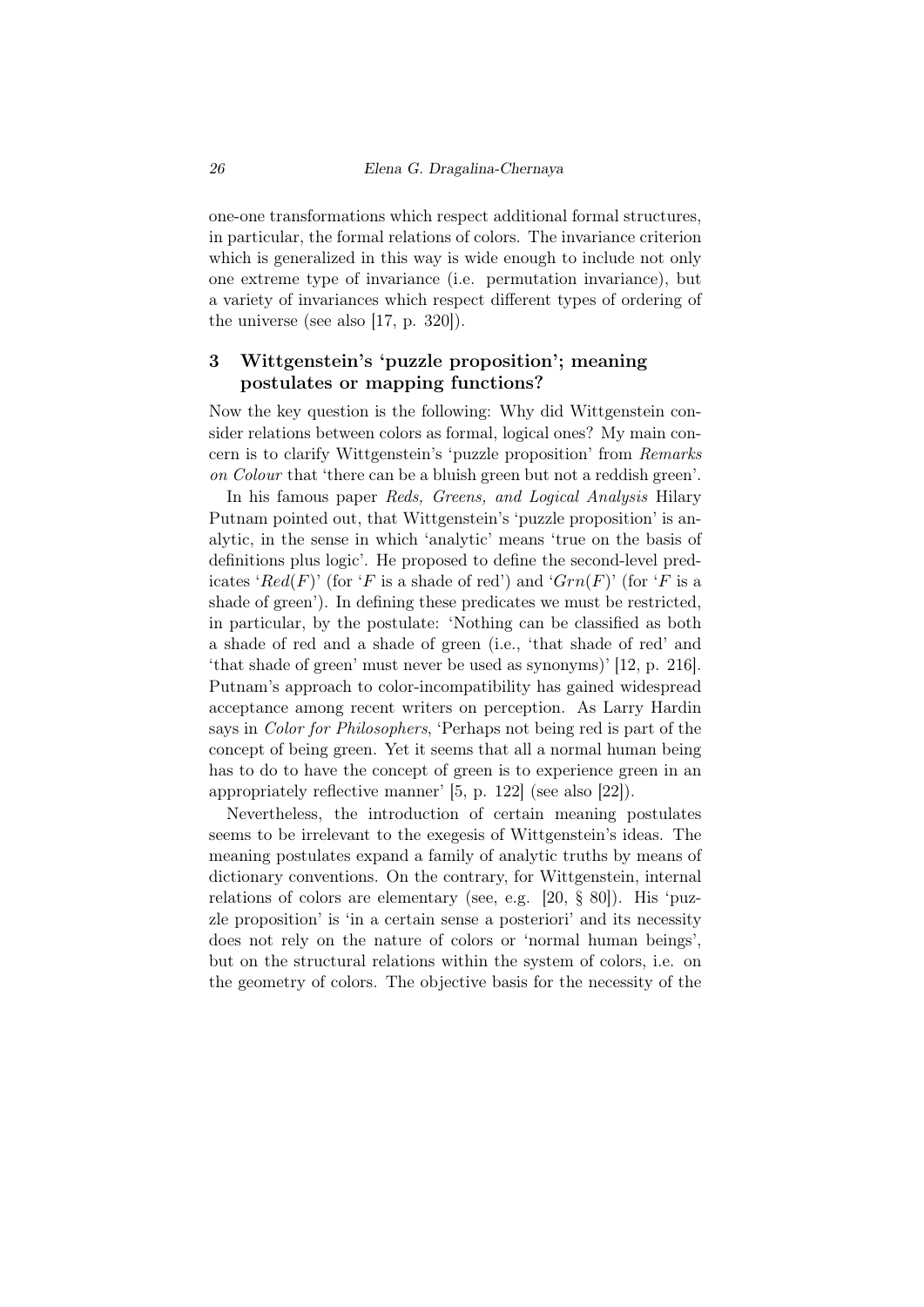color-incompatibility claims is the geometry of color space as 'part of the method of projection by which the reality is projected into our symbolism' [19, p. 166].

Contrary to the meaning postulates approach, Jaakko Hintikka and Merrill Hintikka proposed to represent the concept of color 'by a function *c* which maps points in visual space into a color space. Then the respective logical forms of 'this patch is red' and 'this patch is green' would be  $c(a) = r$  and  $c(a) = g$ , where r and g are the two separate objects red and green, respectively. The logical incompatibility of the two color ascriptions is then reflected according to Wittgensteinian principles by the fact that the colors red and green are represented by different names. And if so, the two propositions are logically incompatible in the usual logical notation. Their incompatibility is shown by their logical representation: a function cannot have two different values for the same argument because of its 'logical form', i.e., because of its logical type' [6, p. 161]. As Jaakko Hintikka pointed out, 'nonlogical analytical truths sometimes turn out to be logical ones when their structure is analyzed properly' [8, p. 52].

Now here is a new puzzling question; is it possible to generalize Hintikka's approach on binary colors, e.g., on reddish green or bluish yellow?

## 4 The opponent-processing model of binary colors vision

We perceive many colors to be binary  $-$  purple, for example, as a mixture of blue and red. We may see bluish red, but it seems impossible to experience a color that would be described as a 'reddish green' or a 'bluish yellow' . Thus, certain antagonistic pairs of colors seem not to be combined to form a binary color.

According to the opponent-processing model of colors which goes back to Ewald Hering's opponent process theory (1878), there are different types of retinal photoreceptors with optimal spectral sensitivity to specific wavelengths. Activity in any one type laterally inhibits the activity of neighboring receptors of the same type (e.g., short, middle or long wavelength receptors). Signals from the cones are assumed to be combined in an opposing fashion to produce op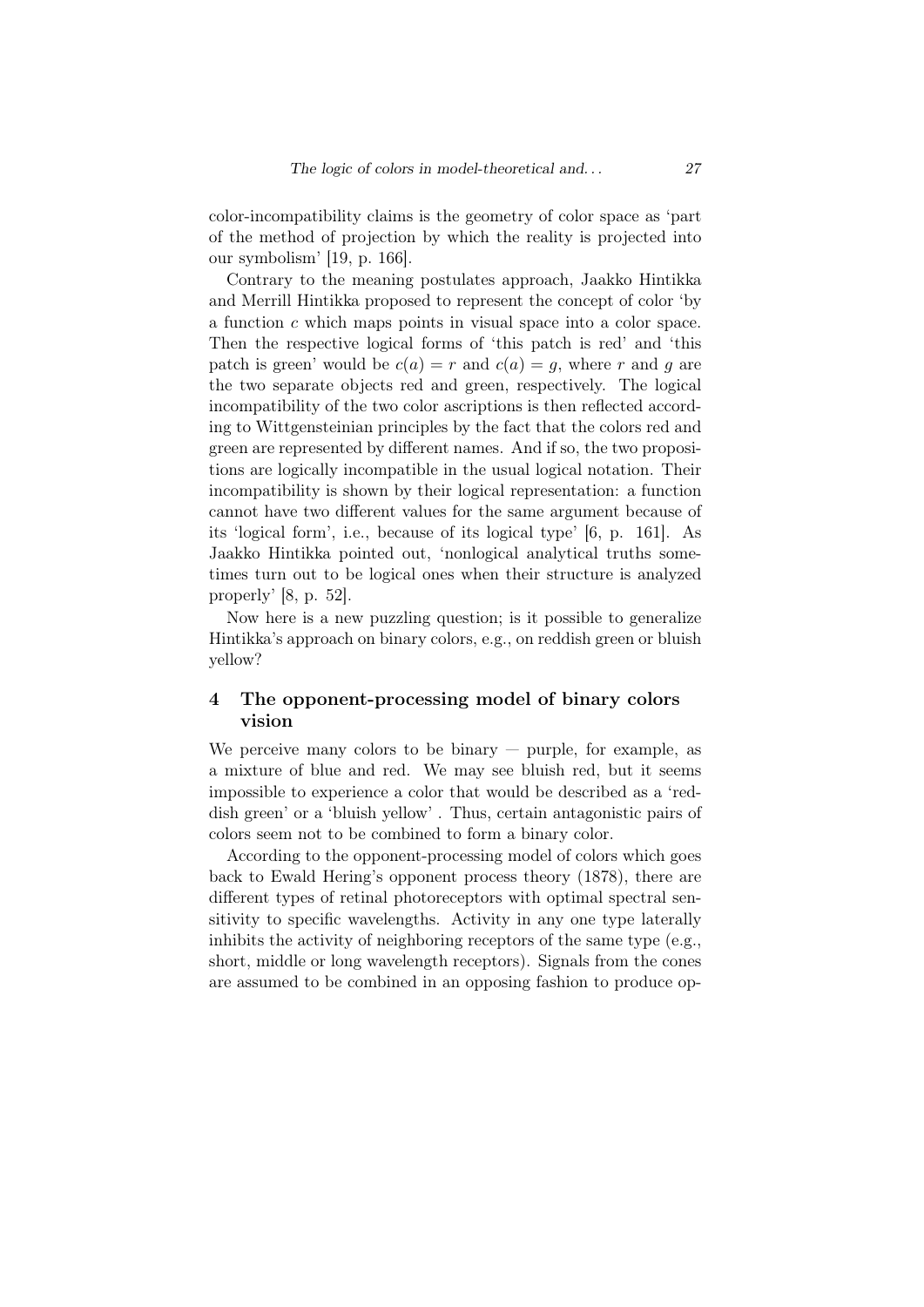posing signals in retinal ganglion cells. This means that the cells are excited by the presentation of a given color and inhibited by presence of its antagonist. Red-green and blue-yellow are supposed to be spectrally opposing channels. Thus, it would be impossible for a human observer to perceive both red and green (blue and yellow) simultaneously, as that percept would require the simultaneous transmission of positive and negative signals in the same channel. As red cancels green and blue cancels yellow, reddish green and bluish yellow are considered to be ' forbidden' binary colors by the opponent-processing model.

The most surprising results in modern neuropsychological literature on color vision are reports that reddish green and yellowish blue colors can be perceived (see, for example, [1] and [3]). In violation of the classical opponent-processing model, 'stabilized-image' experiments have shown that by stabilizing the retinal image between an antagonistic pair of red/green or blue/yellow bipartite equiluminant fields the entire region can be perceived simultaneously as both red and green (blue and yellow) or, to be more precise, as a 'forbidden' homogeneous mixture color whose red and green (blue and yellow) components were as clear as, for example, the green and blue components of aqua.

The first attempt at modeling these opponency violations by Hewitt Crane and Thomas Piantanida was based on the hypothesis that there is an extra stage of cortico-cortical rather then retinocortical visual processing, i.e. a non-opponent filling-in mechanism [3, p. 1079]. The game-theoretical approach allows us to offer a uniform explanation both to standard opponent perception and to its violations in 'stabilized-image' experiments.

## 5 'Forbidden' binary colors as evidence for game-theoretical semantics

From the very beginning, the opponent-processing model of colors developed in the game-theoretical framework. It suggested that the basis for color sensations lies in a process of winner-take-all competition between red and green (blue and yellow). Now it is clear that this model must take into account the competitive interactions between teams of color-labeled wavelength-selective cells. As Vincent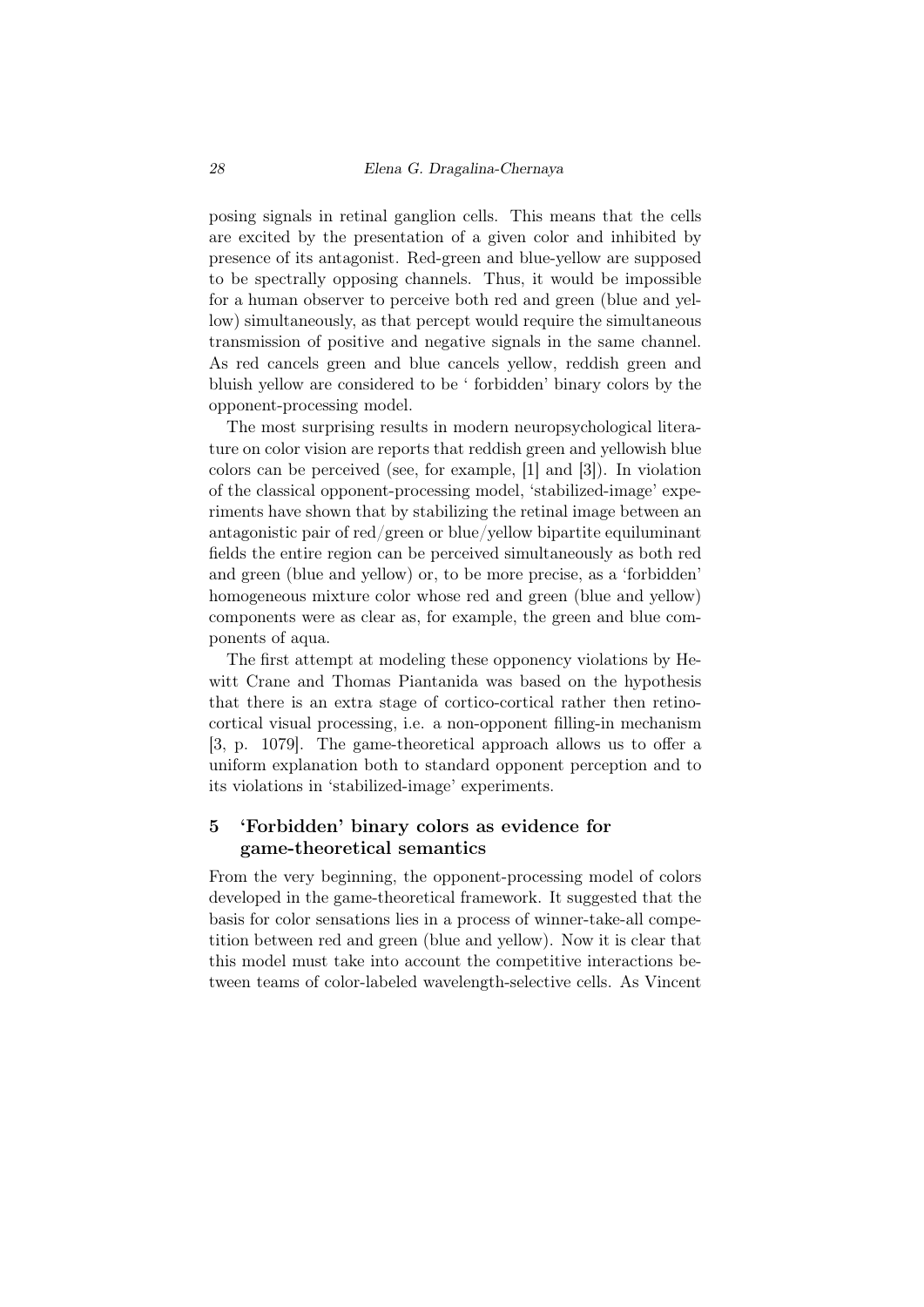Billock, Gerald Gleason and Brian Tsou pointed out, 'Recent models of cortical color processing suggest that cortical color opponency may not be based on hard-wired wavelength opponency within a single cell but rather on (potentially fragile) interactions between cortical color-sensitive cells' [1, p. 2399]. They assumed that the struggle between red- and green- (blue- and yellow-) labeled units is simply blocked by the border synergy of equilumininance and stabilization [1, p. 2401].

I suppose that there is no need to block the game processing as a whole, as this synergistic effect may be captured by the gametheoretical notion of *payoff independence* introduced by Ahti-Veikko Pietarinen (see [13]). The main idea of my proposal is the interpretation of opponency violations as payoff independence in 'stabilizedimage' games between red/green or blue/yellow teams of cortical color-sensitive cells. In winner-take-all games, the following holds; if there is a winning strategy of the red team then there does not exist a winning strategy of the green team, and vice versa. In 'stabilizedimage' games the information exchange between the opponent teams is blocked by the synergy of equilumininance and stabilization on the cortical strategic meta-level. Consequently, both red and green (blue and yellow) teams have winning strategies in these games. In other words, 'stabilized-image' games are *over-defined*. Thus, the law of non-contradiction fails in the generalized logic of colors allowing the simultaneous perception of antagonistic pairs of colors. In contrast to winner-take-all games, 'stabilized-image' games are *non-strictly competitive* (on over-defined and non-strictly competitive games see papers by Ahti-Veikko Pietarinen and Gabriel Sandu, e.g. [14]).

Evidently, the process of 'negotiations' between teams of opponent colors is nonlinear and gradual. As shown by Billock, Gleason and Tsou, transparency and gradient effects preceded perception of homogeneous 'forbidden' colors. Their experiments also illustrated an entirely novel percept (4 out of 7 subjects) in which the red and green (or blue and yellow) bipartite fields abruptly exchange sides (one subject saw a 90*◦* reorganization of the bipartite fields) [1, pp. 2398–2399]. These experimental data indirectly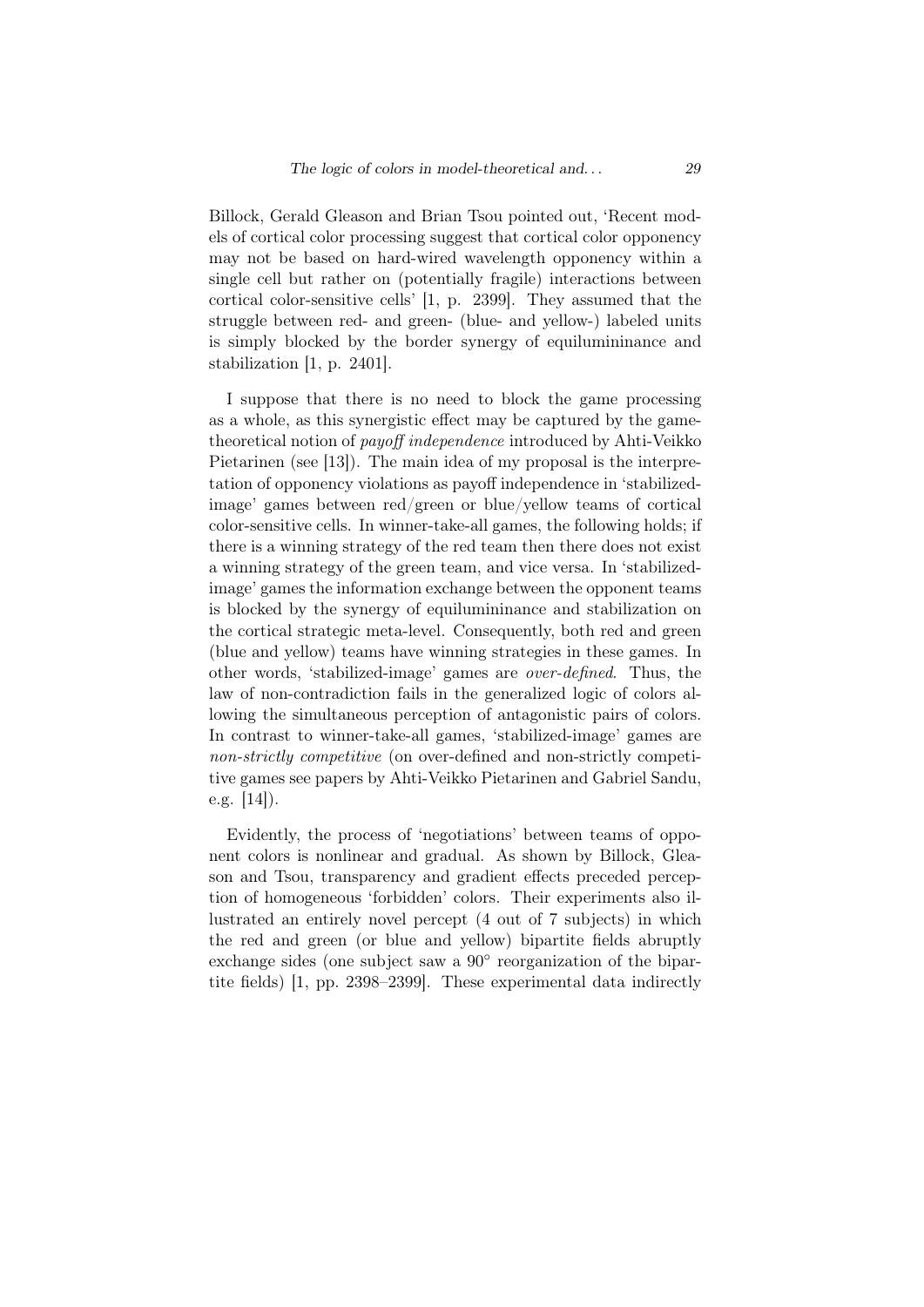confirm Wittgenstein's statement about different types of space<sup>3</sup>. Switching effects in 'stabilized-image' experiments lead to simultaneous or serial reorganizations of both visual and color spaces. Whereas Wittgenstein clearly does not think that the science, and particularly neuroscience, is relevant to the resolution of philosophical problems, sometimes neuropsychological experiments influences our colors geometry, which, in turn, constitutes what the colors are. Perhaps, tomorrow the invention of special glasses with a built-in eye tracker will make reddish green and bluish yellow common colors of our 'form of life'.

In conclusion, the basic advantage of the game-theoretical approach to the logic of colors is its procedural character. Concerning the logic of binary colors, game-theoretical models seem to be the best, since a variety of game-theoretical independences provides important insights into the theory of opponent-processing. Gametheoretical notion of strategy allows us to generalize Hintikka's approach to colors as mapping functions on binary colors, in particular, on 'forbidden' binary colors.

### References

- [1] Billock, V. A., Gleason, G. A., and B. H. Tsou, Perception of forbidden colors in retinally stabilized equiluminant images: an indication of softwired cortical color opponency? *Journal of Optical Society of America* 18(10):2398–2403, 2001.
- [2] Bonnay, D., Logicality and Invariance, *Bulletin of Symbolic Logic* 14(1):29–68, 2008.
- [3] CRANE, H. D., and T. P. PIANTANIDA, On seeing reddish green and yellowish blue, *Science* 221:1078–1080, 1983.
- [4] Dragalina-Chernaya, E., Model-Theoretic Languages as Formal Ontologies, in Munz V.A. et al. (eds.), *Language and World. Contributions of the Austrian Ludwig Wittgenstein Society, vol. XVII*, Kirchberg, 2009, pp. 78–80.

<sup>3</sup>For instance, in *Philosophical Remarks* he refers to color space (§ 1), auditive space  $(\S 42)$ , tactile space  $(\S 214)$ , pain space  $(\S 82)$ , visual space  $(\S 206)$ , kinaes thetic space  $(\S 73)$ , a space to which both memory and reality belong, the spaces of movement  $(\S 140)$ , of orientation  $(\S 207)$  and the dark-light space  $(\S$ 45) (see [11, p. 79]).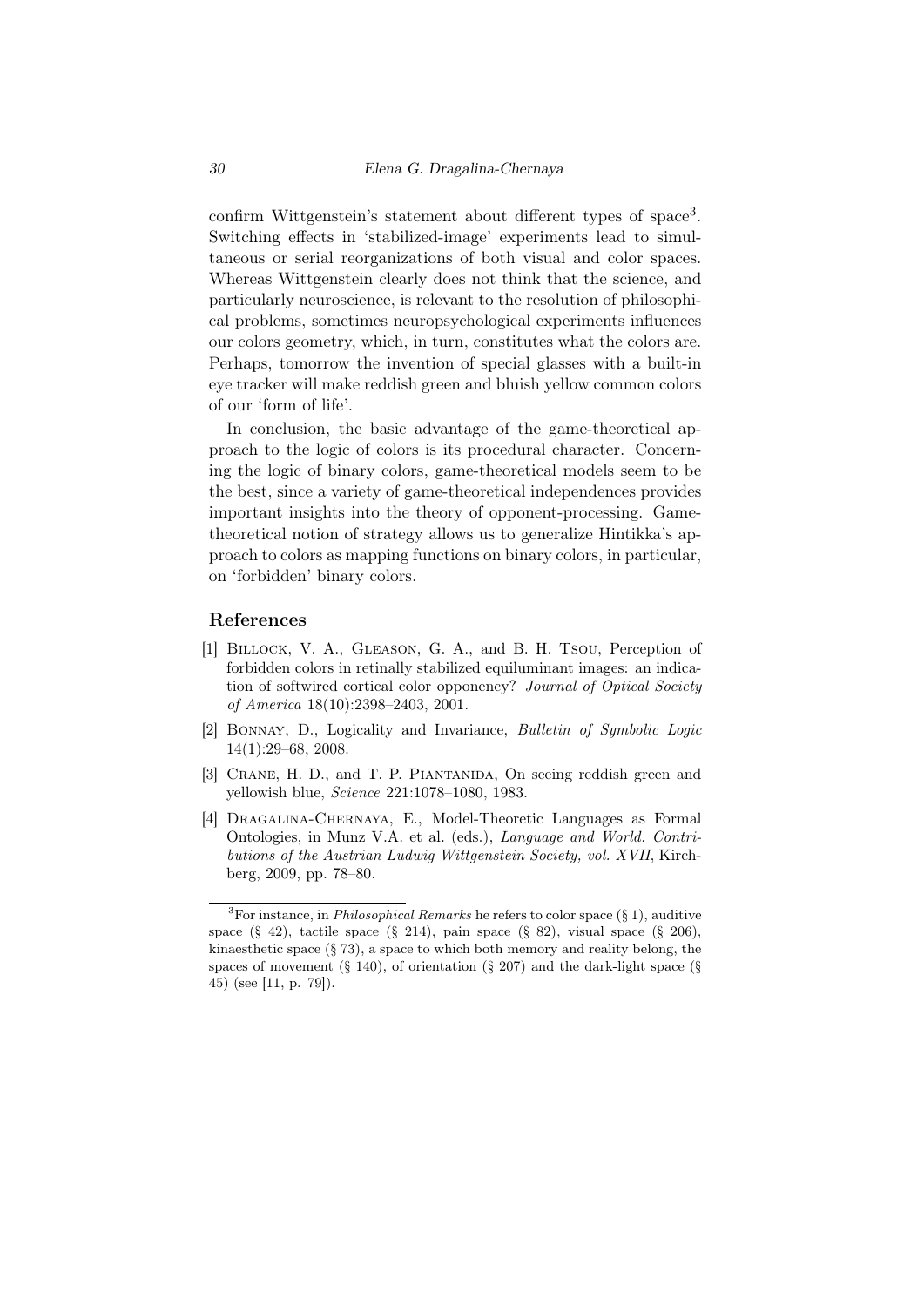- [5] Hardin, L., *Color for Philosophers*, Hackett, Indianapolis and Cambridge MA, 1988.
- [6] HINTIKKA, J., and M. B. HINTIKKA, Some Remarks on (Wittgensteinian) Logical Form, *Synthese* 56(2):155–170, 1983.
- [7] HINTIKKA, J., and G. SANDU, Informational Independence as a Semantical Phenomenon, in Fenstad J.E. et al. (eds.), *Logic, Methodology and Philosophy of Science, vol. 8*, Amsterdam: Elsevier, 1989. P. 571–589.
- [8] HINTIKKA, J., Logical Versus Nonlogical Concepts: An Untenable Dualism? in Rahman S. et al. (eds.), *Logic, Epistemology and the Unity of Science*, Springer, 2009, pp. 51–56.
- [9] Horst, S., Modeling, Localization and the Explanation of Phenomenal Properties: Philosophy and the Cognitive Sciences at the Beginning of the Millennium, *Synthese* 147(3):477–513, 2005.
- [10] Clark, A., Qualia and the Psychophysiological Explanation of Color Perception, *Synthese* 65(3):377–405, 1985.
- [11] MULLIGAN, K., Colors, Corners and Complexity; Mejnong & Wittgenstein on some Internal Relations, in B. C. van Fraassen et al. (eds.), *Existence and Explanation: Essays in Honor of Karel Lambert*, The University of Western Ontario Series in Philosophy of Science Dordrecht: Kluwer, 1991, pp. 77–101.
- [12] Putnam, H., Reds, Greens, and Logical Analysis, *The Philosophical Review* 65(2):206–217, 1956.
- [13] Pietarinen, A.-V., Independence-Friendly Logic and Games of Information, in J. van Benthem et al. (eds.), *The Age of Alternative Logics: Assessing Philosophy of Logic and Mathematics Today*, Springer, 2006, pp. 243–259.
- [14] PIETARINEN, A.-V., and G. SANDU, IF Logic, Game-Theoretical Semantics, and the Philosophy of Science, in Rahman S. et al. (eds.), *Logic, Epistemology and the Unity of Science*, Springer, 2009, pp. 105– 138.
- [15] Sher, G., *The Bounds of Logic: A Generalized Viewpoint*, Cambridge: MIT, 1991.
- [16] Tarski, A., What are Logical Notions? *History and Philosophy of Logic* 7:143–154, 1986.
- [17] Van Benthem, J., Logical Constants Across Varying Types, *Notre Dame Journal of Formal Logic* 30:315–342, 1989.
- [18] Wittgenstein, L., *Tractatus Logico-Philosophicus*, London: Routledge & Kegan Paul., 1922.